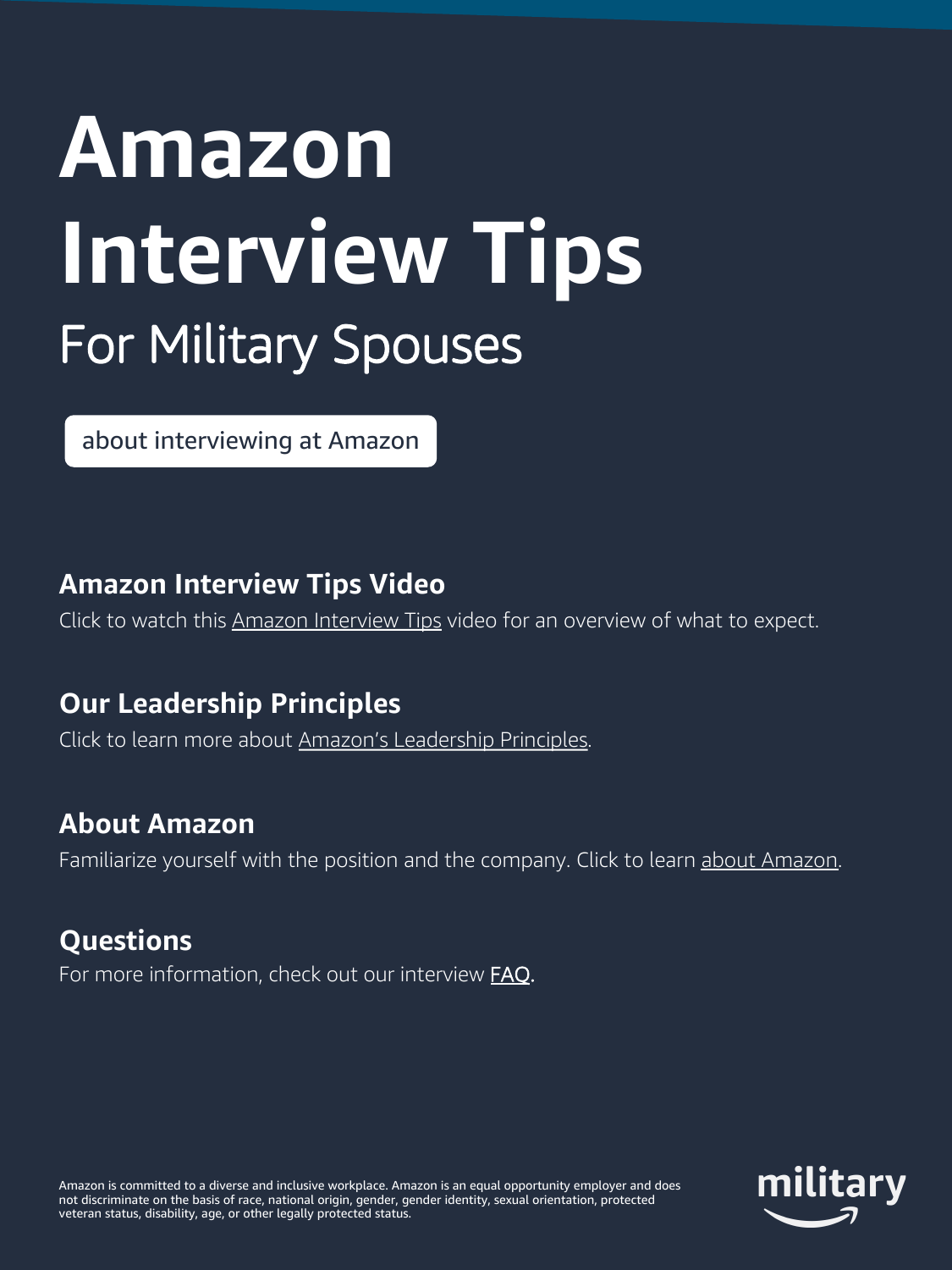# **Top Interview Tips for Military Spouses**

#### A few things to think about:

- As a military family we are used to "We" vs "I". Amazon wants to know about YOUR specific accomplishments. Leave the "we" behind and focus your behavior-based examples on what you did to drive results and lead others. It may feel counter-intuitive based on your experience but it's critical for us to get to know you and your work.
- We are looking for passionate people-leaders. Ensure your examples speak to your ability to lead, develop, and support. Show our interviewers how your diverse background will allow you to lead Amazon Associates and deliver on behalf of our customers.
- You can, and should, ask one or two questions to the interviewer to demonstrate that you are serious about the position and that you are prepared for the role. How are employees evaluated and promoted? What are the greatest opportunities for someone in this position? Avoid asking questions regarding salary, benefits, vacation or anything else that makes you appear to be more interested in what you can get from the position than what you can offer to it.
- We are a data-driven culture and seek to hire candidates who can successfully operate in this environment. Be sure to bring your interviewers along on the example's journey; use the STAR method to frame your data-driven answers. Highlight key metrics, how it was measured, what you personally did to drive the successful result, and how it made your previous organization better.
- We are customer obsessed. Think of all of your stakeholders as customers when explaining how your innovations, solutions, or developments improved your customers experience.

Amazon is committed to a diverse and inclusive workplace. Amazon is an equal opportunity employer and does not discriminate on the basis of race, national origin, gender, gender identity, sexual orientation, protected veteran status, disability, age, or other legally protected status.